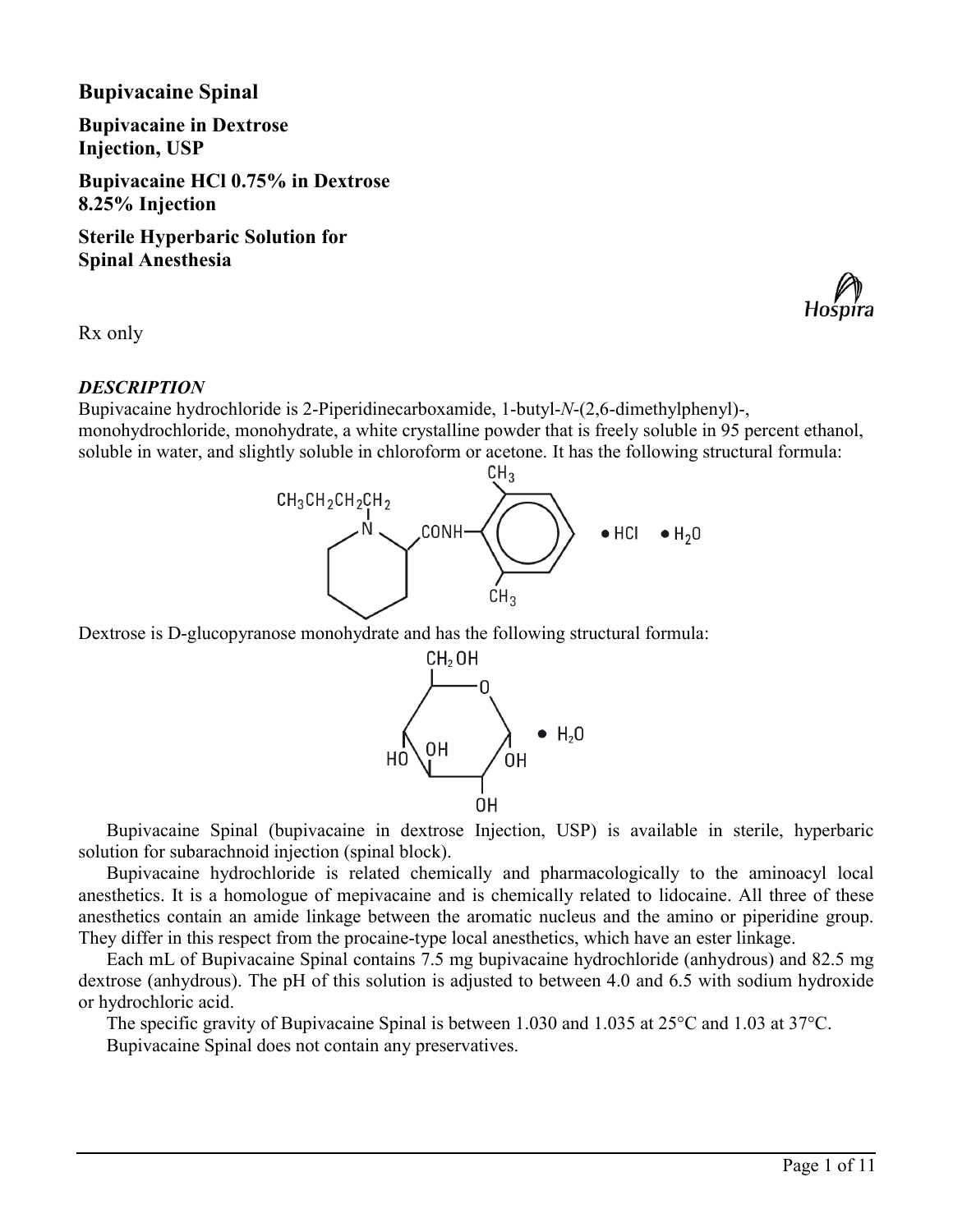## *CLINICAL PHARMACOLOGY*

Local anesthetics block the generation and the conduction of nerve impulses, presumably by increasing the threshold for electrical excitation in the nerve, by slowing the propagation of the nerve impulse and by reducing the rate of rise of the action potential. In general, the progression of anesthesia is related to the diameter, myelination and conduction velocity of affected nerve fibers. Clinically, the order of loss of nerve function is as follows: (1) pain, (2) temperature, (3) touch, (4) proprioception and (5) skeletal muscle tone.

Systemic absorption of local anesthetics produces effects on the cardiovascular and central nervous systems (CNS). At blood concentrations achieved with normal therapeutic doses, changes in cardiac conduction, excitability, refractoriness, contractility, and peripheral vascular resistance are minimal. However, toxic blood concentrations depress cardiac conduction and excitability, which may lead to atrioventricular block, ventricular arrhythmias and cardiac arrest, sometimes resulting in fatalities. In addition, myocardial contractility is depressed and peripheral vasodilation occurs, leading to decreased cardiac output and arterial blood pressure. Recent clinical reports and animal research suggest that these cardiovascular changes are more likely to occur after unintended direct intravascular injection of bupivacaine. Therefore, when epidural anesthesia with bupivacaine is considered, incremental dosing is necessary.

Following systemic absorption, local anesthetics can produce CNS stimulation, depression or both. Apparent central stimulation is manifested as restlessness, tremors and shivering, progressing to convulsions, followed by depression and coma progressing ultimately to respiratory arrest. However, the local anesthetics have a primary depressant effect on the medulla and on higher centers. The depressed stage may occur without a prior excited stage.

*Pharmacokinetics:* The rate of systemic absorption of local anesthetics is dependent upon the total dose and concentration of drug administered, the route of administration, the vascularity of the administration site, and the presence or absence of epinephrine in the anesthetic solution. A dilute concentration of epinephrine (1:200,000 or 5 mcg/mL) usually reduces the rate of absorption and peak plasma concentration of bupivacaine, permitting the use of moderately larger total doses and sometimes prolonging the duration of action.

The onset of action with bupivacaine is rapid and anesthesia is long-lasting. The duration of anesthesia is significantly longer with bupivacaine than with any other commonly used local anesthetic. It has also been noted that there is a period of analgesia that persists after the return of sensation, during which time the need for strong analgesics is reduced.

The onset of sensory blockade following spinal block with Bupivacaine Spinal (bupivacaine in dextrose injection, USP) is very rapid (within one minute), maximum motor blockade and maximum dermatome level are achieved within 15 minutes in most cases. Duration of sensory blockade (time to return of complete sensation in the operative site or regression of two dermatomes) following a 12 mg dose averages 2 hours with or without 0.2 mg epinephrine. The time to return of complete motor ability with 12 mg Bupivacaine Spinal (bupivacaine in dextrose injection, USP) averages 3½ hours without the addition of epinephrine and 4½ hours if 0.2 mg epinephrine is added. When compared to equal milligram doses of hyperbaric tetracaine, the duration of sensory blockade was the same but the time to complete motor recovery was significantly longer for tetracaine. Addition of 0.2 mg epinephrine significantly prolongs the motor blockade and time to first postoperative narcotic with Bupivacaine Spinal (bupivacaine in dextrose injection, USP).

Local anesthetics appear to cross the placenta by passive diffusion. The rate and degree of diffusion is governed by (1) the degree of plasma protein binding, (2) the degree of ionization, and (3) the degree of lipid solubility. Fetal/maternal ratios of local anesthetics appear to be inversely related to the degree of plasma protein binding, because only the free, unbound drug is available for placental transfer. Bupivacaine with a high protein binding capacity (95%) has a low fetal/maternal ratio (0.2 to 0.4). The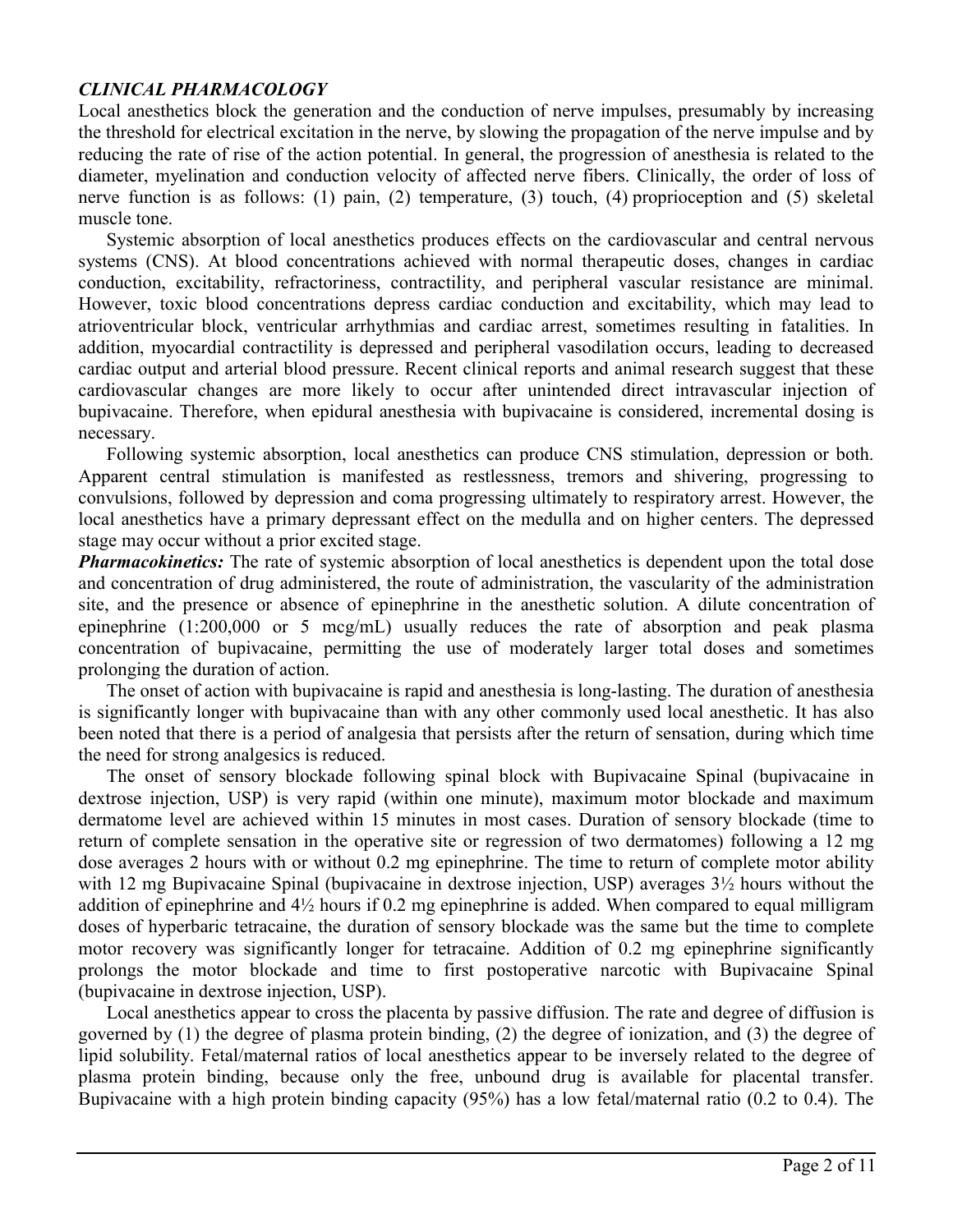extent of placental transfer is also determined by the degree of ionization and lipid solubility of the drug. Lipid soluble, nonionized drugs readily enter the fetal blood from the maternal circulation.

Depending upon the route of administration, local anesthetics are distributed to some extent to all body tissues, with high concentrations found in highly perfused organs such as the liver, lungs, heart and brain.

Pharmacokinetic studies on the plasma profiles of bupivacaine after direct intravenous injection suggest a three-compartment open model. The first compartment is represented by the rapid intravascular distribution of the drug. The second compartment represents the equilibration of the drug throughout the highly perfused organs such as the brain, myocardium, lungs, kidneys and liver. The third compartment represents an equilibration of the drug with poorly perfused tissues, such as muscle and fat. The elimination of drug from tissue distribution depends largely upon the ability of binding sites in the circulation to carry it to the liver where it is metabolized.

Various pharmacokinetic parameters of the local anesthetics can be significantly altered by the presence of hepatic or renal disease, addition of epinephrine, factors affecting urinary pH, renal blood flow, the route of drug administration, and the age of the patient. The half-life of bupivacaine in adults is 2.7 hours and in neonates 8.1 hours. In clinical studies, elderly patients exhibited a greater spread and higher maximal level of analgesia than younger patients. Elderly patients also reached the maximal level of analgesia more rapidly than younger patients, and exhibited a faster onset of motor blockade. The total plasma clearance was decreased and the terminal half-life was lengthened in these patients.

Amide-type local anesthetics such as bupivacaine are metabolized primarily in the liver via conjugation with glucuronic acid. Patients with hepatic disease, especially those with severe hepatic disease, may be more susceptible to the potential toxicities of the amide-type local anesthetics. Pipecoloxylidine is the major metabolite of bupivacaine.

The kidney is the main excretory organ for most local anesthetics and their metabolites. Urinary excretion is affected by urinary perfusion and factors affecting urinary pH. Only 6% of bupivacaine is excreted unchanged in the urine.

When administered in recommended doses and concentrations, bupivacaine does not ordinarily produce irritation or tissue damage.

#### *INDICATIONS AND USAGE*

Bupivacaine Spinal is indicated for the production of subarachnoid block (spinal anesthesia).

Standard textbooks should be consulted to determine the accepted procedures and techniques for the administration of spinal anesthesia.

## *CONTRAINDICATIONS*

Bupivacaine Spinal (bupivacaine in dextrose injection, USP) is contraindicated in patients with a known hypersensitivity to it or to any local anesthetic agent of the amide-type.

The following conditions preclude the use of spinal anesthesia:

- 1. Severe hemorrhage, severe hypotension or shock and arrhythmias, such as complete heart block, which severely restrict cardiac output.
- 2. Local infection at the site of proposed lumbar puncture.
- 3. Septicemia.

## *WARNINGS*

LOCAL ANESTHETICS SHOULD ONLY BE EMPLOYED BY CLINICIANS WHO ARE WELL VERSED IN DIAGNOSIS AND MANAGEMENT OF DOSE-RELATED TOXICITY AND OTHER ACUTE EMERGENCIES WHICH MIGHT ARISE FROM THE BLOCK TO BE EMPLOYED, AND THEN ONLY AFTER INSURING THE **IMMEDIATE** AVAILABILITY OF OXYGEN, OTHER RESUSCITATIVE DRUGS, CARDIOPULMONARY RESUSCITATIVE EQUIPMENT, AND THE PERSONNEL RESOURCES NEEDED FOR PROPER MANAGEMENT OF TOXIC REACTIONS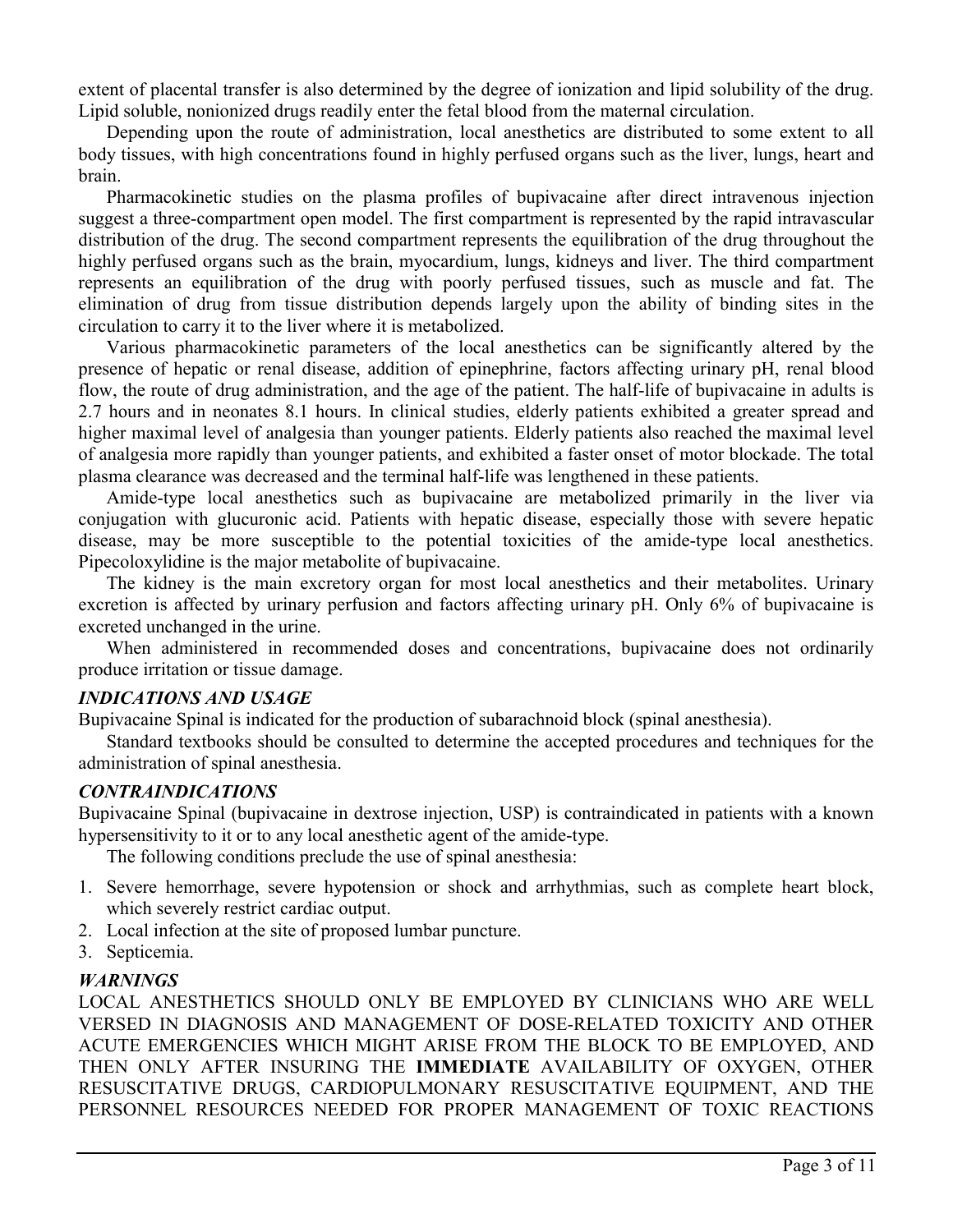AND RELATED EMERGENCIES (see also *ADVERSE REACTIONS* and *PRECAUTIONS*). DELAY IN PROPER MANAGEMENT OF DOSE-RELATED TOXICITY, UNDERVENTILATION FROM ANY CAUSE AND/OR ALTERED SENSITIVITY MAY LEAD TO THE DEVELOPMENT OF ACIDOSIS, CARDIAC ARREST, AND, POSSIBLY, DEATH.

**Methemoglobinemia:** Cases of methemoglobinemia have been reported in association with local anesthetic use. Although all patients are at risk for methemoglobinemia, patients with glucose-6-phosphate dehydrogenase deficiency, congenital or idiopathic methemoglobinemia, cardiac or pulmonary compromise, infants under 6 months of age, and concurrent exposure to oxidizing agents or their metabolites are more susceptible to developing clinical manifestations of the condition. If local anesthetics must be used in these patients, close monitoring for symptoms and signs of methemoglobinemia is recommended.

Signs of methemoglobinemia may occur immediately or may be delayed some hours after exposure, and are characterized by a cyanotic skin discoloration and/or abnormal coloration of the blood. Methemoglobin levels may continue to rise; therefore, immediate treatment is required to avert more serious CNS and cardiovascular adverse effects including seizures, coma, arrhythmias, and death. Discontinue bupivacaine and any other oxidizing agents. Depending on the severity of the signs and symptoms, patients may respond to supportive care, i.e., oxygen therapy, hydration. A more severe clinical presentation may require treatment with methylene blue, exchange transfusion, or hyperbaric oxygen.

Intra-articular infusions of local anesthetics following arthroscopic and other surgical procedures is an unapproved use, and there have been post-marketing reports of chondrolysis in patients receiving such infusions. The majority of reported cases of chondrolysis have involved the shoulder joint; cases of gleno-humeral chondrolysis have been described in pediatric and adult patients following intra-articular infusions of local anesthetics with and without epinephrine for periods of 48 to 72 hours. There is insufficient information to determine whether shorter infusion periods are not associated with these findings. The time of onset of symptoms, such as joint pain, stiffness and loss of motion can be variable, but may begin as early as the 2nd month after surgery. Currently, there is no effective treatment for chondrolysis; patients who experienced chondrolysis have required additional diagnostic and therapeutic procedures and some required arthroplasty or shoulder replacement.

Spinal anesthetics should not be injected during uterine contractions, because spinal fluid current may carry the drug further cephalad than desired.

A free flow of cerebrospinal fluid during the performance of spinal anesthesia is indicative of entry into the subarachnoid space. However, aspiration should be performed before the anesthetic solution is injected to confirm entry into the subarachnoid space and to avoid intravascular injection.

Bupivacaine solutions containing epinephrine or other vasopressors should not be used concomitantly with ergot-type oxytocic drugs, because a severe persistent hypertension may occur. Likewise, solutions of bupivacaine containing a vasoconstrictor, such as epinephrine, should be used with extreme caution in patients receiving monoamine oxidase inhibitors (MAOI) or antidepressants of the triptyline or imipramine types, because severe prolonged hypertension may result.

Until further experience is gained in patients younger than 18 years, administration of bupivacaine in this age group is not recommended.

Mixing or the prior or intercurrent use of any other local anesthetic with bupivacaine cannot be recommended because of insufficient data on the clinical use of such mixtures.

## *PRECAUTIONS*

*General:* The safety and effectiveness of spinal anesthetics depend on proper dosage, correct technique, adequate precautions and readiness for emergencies. Resuscitative equipment, oxygen and other resuscitative drugs should be available for immediate use (see *WARNINGS* and *ADVERSE*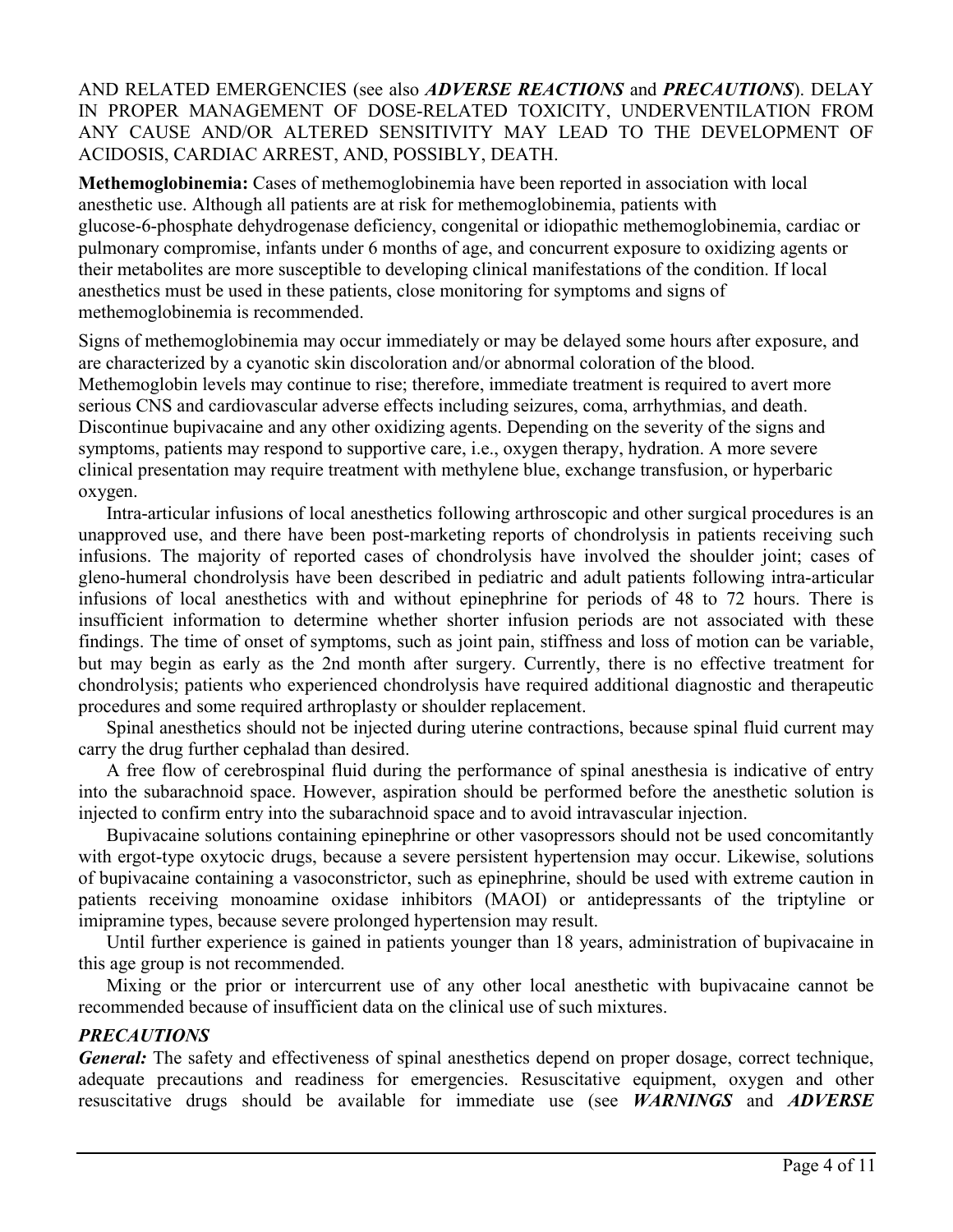*REACTIONS*). The patient should have intravenous fluids running via an indwelling catheter to assure a functioning intravenous pathway. The lowest dosage of local anesthetic that results in effective anesthesia should be used. Aspiration for blood should be performed before injection and injection should be made slowly. Tolerance varies with the status of the patient. Elderly patients and acutely ill patients may require reduced doses. Reduced doses may also be indicated in patients with increased intra-abdominal pressure (including obstetrical patients), if otherwise suitable for spinal anesthesia.

There should be careful and constant monitoring of cardiovascular and respiratory (adequacy of ventilation) vital signs and the patient's state of consciousness after local anesthetic injection. Restlessness, anxiety, incoherent speech, lightheadedness, numbness and tingling of the mouth and lips, metallic taste, tinnitus, dizziness, blurred vision, tremors, depression or drowsiness may be early warning signs of CNS toxicity.

Spinal anesthetics should be used with caution in patients with severe disturbances of cardiac rhythm, shock, or heart block.

Sympathetic blockade occurring during spinal anesthesia may result in peripheral vasodilation and hypotension, the extent depending on the number of dermatomes blocked. Patients over 65 years, particularly those with hypertension, may be at increased risk for experiencing the hypotensive effects of Bupivacaine Spinal. Blood pressure should, therefore, be carefully monitored especially in the early phases of anesthesia. Hypotension may be controlled by vasoconstrictors in dosages depending on the severity of hypotension and response of treatment. The level of anesthesia should be carefully monitored because it is not always controllable in spinal techniques.

Because amide-type local anesthetics such as bupivacaine are metabolized by the liver, these drugs, especially repeat doses, should be used cautiously in patients with hepatic disease. Patients with severe hepatic disease, because of their inability to metabolize local anesthetics normally, are at a greater risk of developing toxic plasma concentrations. Local anesthetics should also be used with caution in patients with impaired cardiovascular function because they may be less able to compensate for functional changes associated with the prolongation of AV conduction produced by these drugs. However, dosage recommendations for spinal anesthesia are much lower than dosage recommendations for other major blocks and most experience regarding hepatic and cardiovascular disease dose-related toxicity is derived from these other major blocks.

Serious dose-related cardiac arrhythmias may occur if preparations containing a vasoconstrictor such as epinephrine are employed in patients during or following the administration of potent inhalation agents. In deciding whether to use these products concurrently in the same patient, the combined action of both agents upon the myocardium, the concentration and volume of vasoconstrictor used, and the time since injection, when applicable, should be taken into account.

Many drugs used during the conduct of anesthesia are considered potential triggering agents for familial malignant hyperthermia. Because it is not known whether amide-type local anesthetics may trigger this reaction and because the need for supplemental general anesthesia cannot be predicted in advance, it is suggested that a standard protocol for management should be available. Early unexplained signs of tachycardia, tachypnea, labile blood pressure, and metabolic acidosis may precede temperature elevation. Successful outcome is dependent on early diagnosis, prompt discontinuance of the suspect triggering agent(s) and institution of treatment, including oxygen therapy, indicated supportive measures, and dantrolene (Consult dantrolene sodium intravenous package insert before using).

The following conditions may preclude the use of spinal anesthesia, depending upon the physician's evaluation of the situation and ability to deal with the complications or complaints which may occur:

 Pre-existing diseases of the CNS, such as those attributable to pernicious anemia, poliomyelitis, syphilis, or tumor.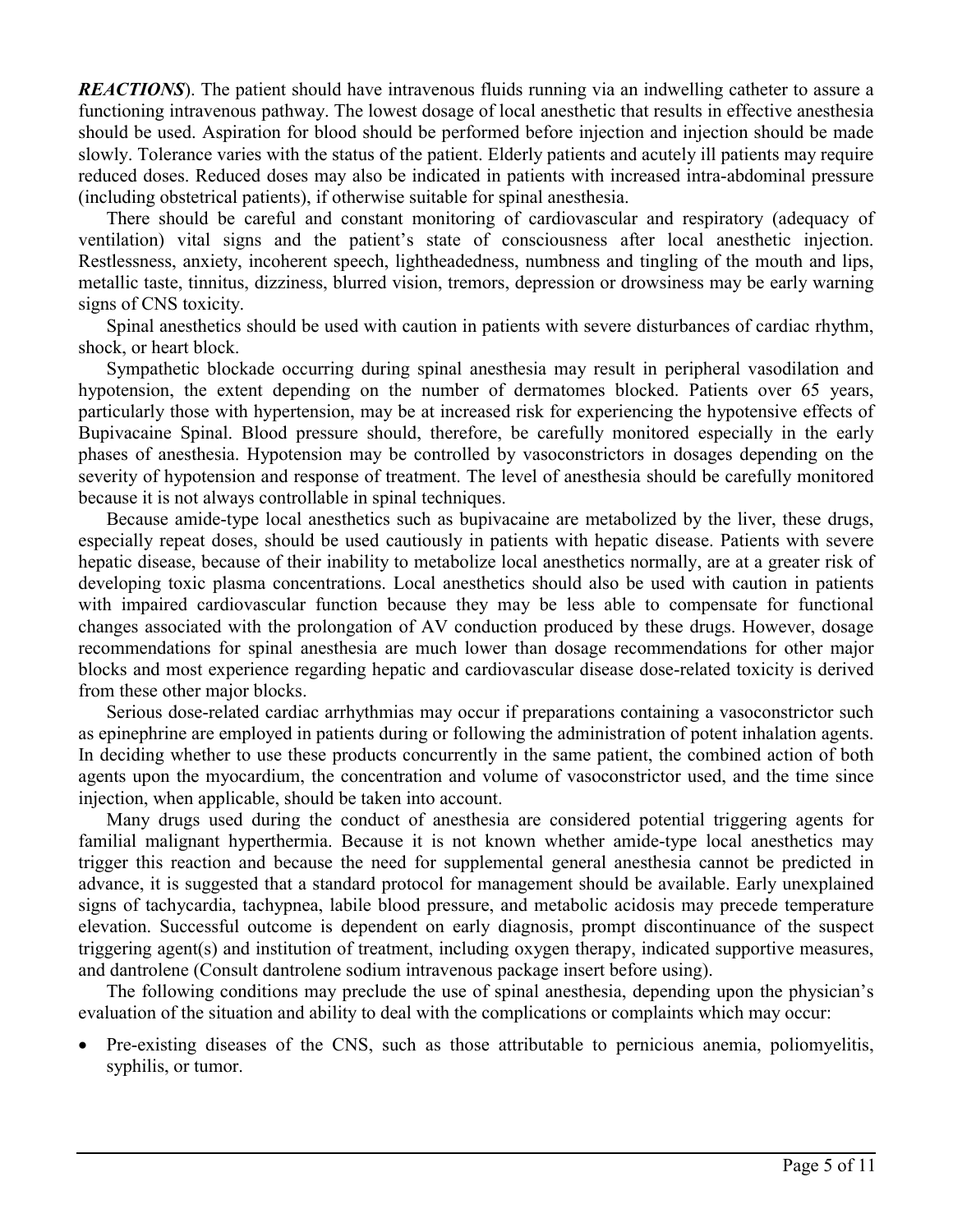- Hematological disorders predisposing to coagulopathies or patients on anticoagulant therapy. Trauma to a blood vessel during the conduct of spinal anesthesia may, in some instances, result in uncontrollable CNS hemorrhage or soft tissue hemorrhage.
- Chronic backache and preoperative headache.
- Hypotension and hypertension.
- Technical problems (persistent paresthesias, persistent bloody tap).
- Arthritis or spinal deformity.
- Extremes of age.
- Psychosis or other causes of poor cooperation by the patient.

*Information for Patients:* When appropriate, patients should be informed in advance that they may experience temporary loss of sensation and motor activity, usually in the lower half of the body, following proper administration of spinal anesthesia. Also, when appropriate, the physician should discuss other information including adverse reactions in the Bupivacaine Spinal (bupivacaine in dextrose injection, USP) package insert.

Inform patients that use of local anesthetics may cause methemoglobinemia, a serious condition that must be treated promptly. Advise patients or caregivers to seek immediate medical attention if they or someone in their care experience the following signs or symptoms: pale, gray, or blue colored skin (cyanosis); headache; rapid heart rate; shortness of breath; lightheadedness; or fatigue.

*Clinically Significant Drug Interactions:* The administration of local anesthetic solutions containing epinephrine or norepinephrine to patients receiving monoamine oxidase inhibitors or tricyclic antidepressants may produce severe, prolonged hypertension. Concurrent use of these agents should generally be avoided. In situations when concurrent therapy is necessary, careful patient monitoring is essential.

Concurrent administration of vasopressor drugs and of ergot-type oxytocic drugs may cause severe persistent hypertension or cerebrovascular accidents.

Phenothiazines and butyrophenones may reduce or reverse the pressor effect of epinephrine. Patients who are administered local anesthetics are at increased risk of developing

methemoglobinemia when concurrently exposed to the following drugs, which could include other local anesthetics:

| <b>Class</b>          | <b>Examples</b>                                                                                                 |
|-----------------------|-----------------------------------------------------------------------------------------------------------------|
| Nitrates/Nitrites     | nitric oxide, nitroglycerin,<br>nitroprusside, nitrous oxide                                                    |
| Local anesthetics     | articaine, benzocaine, bupivacaine,<br>lidocaine, mepivacaine, prilocaine,<br>procaine, ropivacaine, tetracaine |
| Antineoplastic agents | cyclophosphamide, flutamide,<br>hydroxyurea, isofamide, rasburicase                                             |
| Antibiotics           | dapsone, nitrofurantoin,<br>para-aminosalicylic acid,<br>sulfonamides                                           |
| Antimalarials         | chloroquine, primaquine                                                                                         |
| Anticonvulsants       | phenobarbital, phenytoin, sodium valproate                                                                      |

## **Examples of Drugs Associated with Methemoglobinemia:**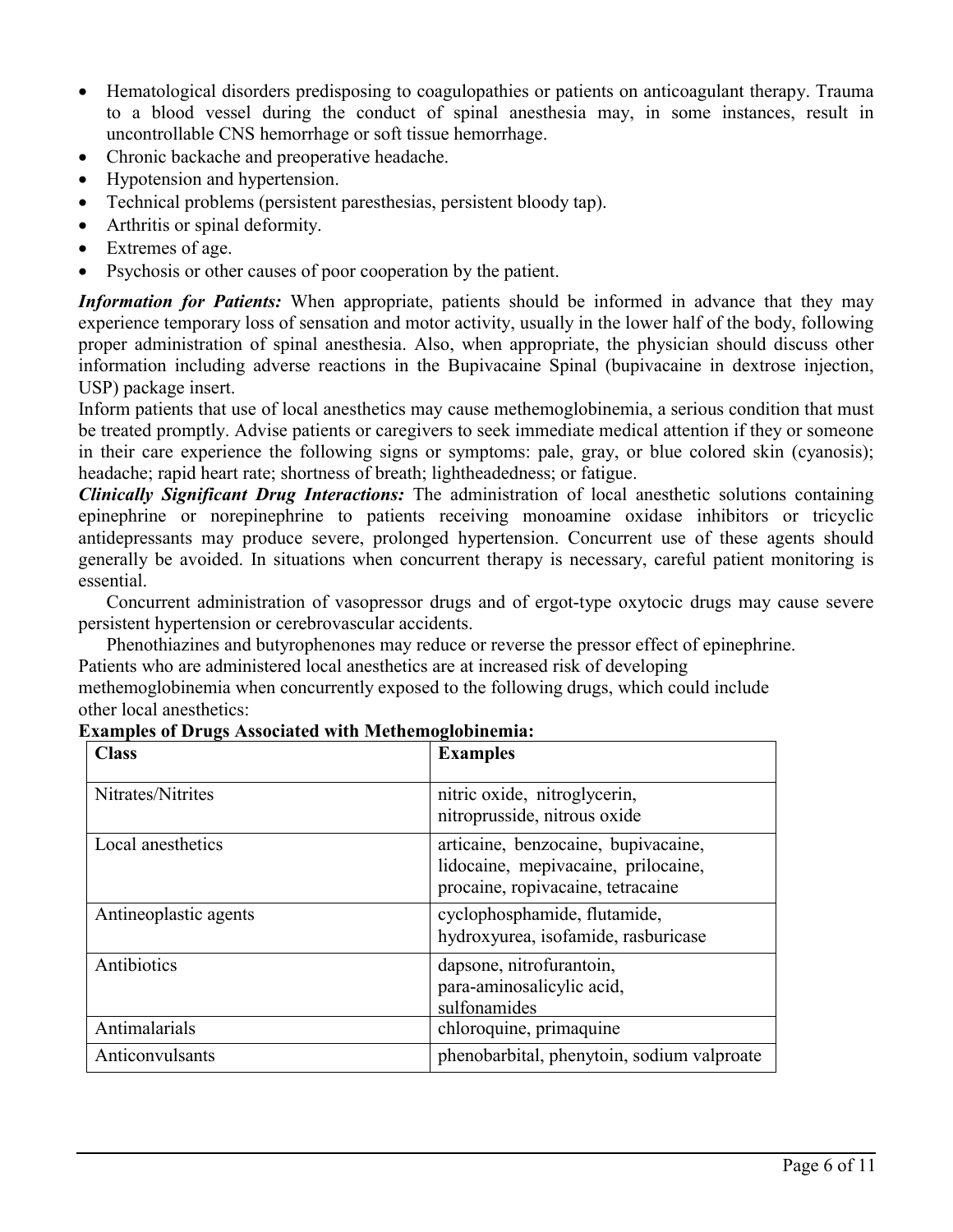| <b>Class</b> | <b>Examples</b>                                          |
|--------------|----------------------------------------------------------|
| Other drugs  | acetaminophen, metoclopramide,<br>quinine, sulfasalazine |

*Carcinogenesis, Mutagenesis and Impairment of Fertility:* Long-term studies in animals to evaluate the carcinogenic potential of bupivacaine hydrochloride have not been conducted. The mutagenic potential and the effect on fertility of bupivacaine hydrochloride have not been determined.

*Pregnancy:* There are no adequate and well-controlled studies in pregnant women. Bupivacaine Spinal should be used during pregnancy only if the potential benefit justifies the potential risk to the fetus. Bupivacaine hydrochloride produced developmental toxicity when administered subcutaneously to pregnant rats and rabbits at clinically relevant doses. This does not exclude the use of Bupivacaine Spinal at term for obstetrical anesthesia or analgesia (see *Labor and Delivery*).

Bupivacaine hydrochloride was administered subcutaneously to rats at doses of 4.4, 13.3, & 40 mg/kg and to rabbits at doses of 1.3, 5.8, & 22.2 mg/kg during the period of organogenesis (implantation to closure of the hard palate). The high doses are approximately 30-times the daily maximum recommended human dose (MRHD) of 12 mg/day on a mg dose/m<sup>2</sup> body surface area (BSA) basis. No embryo-fetal effects were observed in rats at the high dose which caused increased maternal lethality. An increase in embryo-fetal deaths was observed in rabbits at the high dose in the absence of maternal toxicity with the fetal No Observed Adverse Effect Level being approximately 8-times the MRHD on a BSA basis.

In a rat pre- and post-natal development study (dosing from implantation through weaning) conducted at subcutaneous doses of 4.4, 13.3, & 40 mg/kg, decreased pup survival was observed at the high dose. The high dose is approximately 30-times the daily MRHD of 12 mg/day on a BSA basis.

*Labor and Delivery:* Spinal anesthesia has a recognized use during labor and delivery. Bupivacaine hydrochloride, when administered properly, via the epidural route in doses 10 to 12 times the amount used in spinal anesthesia has been used for obstetrical analgesia and anesthesia without evidence of adverse effects on the fetus.

Maternal hypotension has resulted from regional anesthesia. Local anesthetics produce vasodilation by blocking sympathetic nerves. Elevating the patient's legs and positioning her on her left side will help prevent decreases in blood pressure. The fetal heart rate also should be monitored continuously and electronic fetal monitoring is highly advisable.

It is extremely important to avoid aortocaval compression by the gravid uterus during administrations of regional block to parturients. To do this, the patient must be maintained in the left lateral decubitus position or a blanket roll or sandbag may be placed beneath the right hip and the gravid uterus displaced to the left.

Spinal anesthesia may alter the forces of parturition through changes in uterine contractility or maternal expulsive efforts. Spinal anesthesia has also been reported to prolong the second stage of labor by removing the parturient's reflex urge to bear down or by interfering with motor function. The use of obstetrical anesthesia may increase the need for forceps assistance.

The use of some local anesthetic drug products during labor and delivery may be followed by diminished muscle strength and tone for the first day or two of life. This has not been reported with bupivacaine.

There have been reports of cardiac arrest during use of bupivacaine hydrochloride 0.75% solution for epidural anesthesia in obstetrical patients. The package insert for bupivacaine hydrochloride for epidural, nerve block, etc. has a more complete discussion of preparation for, and management of, this problem. These cases are compatible with systemic toxicity following unintended intravascular injection of the much larger doses recommended for epidural anesthesia and have not occurred within the dose range of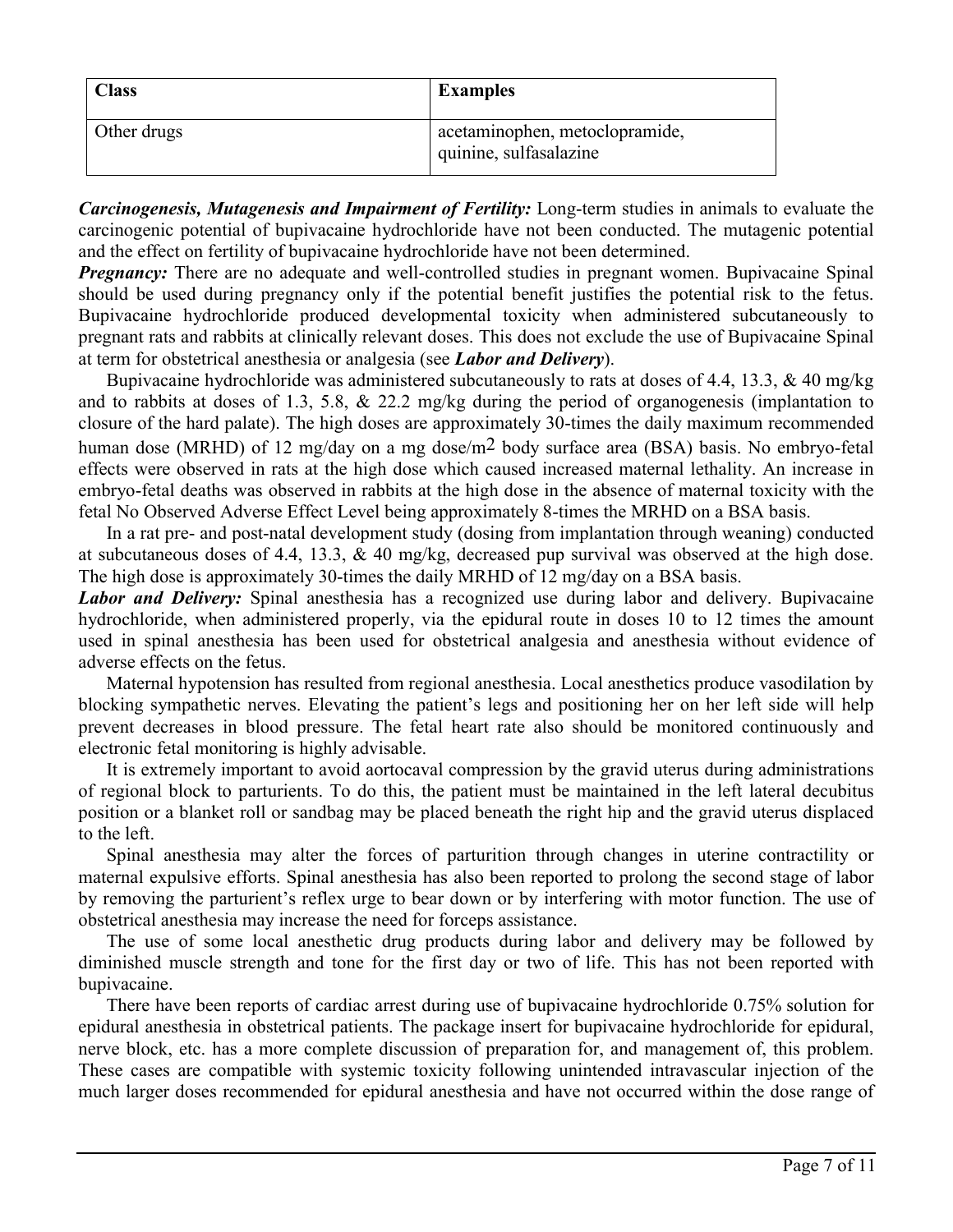bupivacaine hydrochloride 0.75% recommended for spinal anesthesia in obstetrics. The 0.75% concentration of bupivacaine hydrochloride is therefore not recommended for obstetrical epidural anesthesia. Bupivacaine Spinal (bupivacaine hydrochloride in dextrose injection) is recommended for spinal anesthesia in obstetrics.

*Nursing Mothers:* Bupivacaine has been reported to be excreted in human milk suggesting that the nursing infant could be theoretically exposed to a dose of the drug. Because of the potential for serious adverse reactions in nursing infants from bupivacaine, a decision should be made whether to discontinue nursing or not administer bupivacaine, taking into account the importance of the drug to the mother.

*Pediatric Use:* Until further experience is gained in patients younger than 18 years, administration of Bupivacaine Spinal in this age group is not recommended.

*Geriatric Use:* Patients over 65 years, particularly those with hypertension, may be at increased risk for developing hypotension while undergoing spinal anesthesia with Bupivacaine Spinal (see *PRECAUTIONS, General* and *ADVERSE REACTIONS, Cardiovascular System*).

Elderly patients may require lower doses of Bupivacaine Spinal (see *PRECAUTIONS, General* and *DOSAGE AND ADMINISTRATION*).

In clinical studies, differences in various pharmacokinetic parameters have been observed between elderly and younger patients (see *CLINICAL PHARMACOLOGY, Pharmacokinetics*).

This product is known to be substantially excreted by the kidney, and the risk of toxic reactions to this drug may be greater in patients with impaired renal function. Because elderly patients are more likely to have decreased renal function, care should be taken in dose selection, and it may be useful to monitor renal function (see *CLINICAL PHARMACOLOGY, Pharmacokinetics*).

#### *ADVERSE REACTIONS*

Reactions to bupivacaine are characteristic of those associated with other amide-type local anesthetics.

The most commonly encountered acute adverse experiences which demand immediate countermeasures following the administration of spinal anesthesia are hypotension due to loss of sympathetic tone and respiratory paralysis or underventilation due to cephalad extension of the motor level of anesthesia. These may lead to cardiac arrest if untreated. In addition, dose-related convulsions and cardiovascular collapse may result from diminished tolerance, rapid absorption from the injection site or from unintentional intravascular injection of a local anesthetic solution. Factors influencing plasma protein binding, such as acidosis, systemic diseases which alter protein production, or competition of other drugs for protein binding sites, may diminish individual tolerance.

*Respiratory System:* Respiratory paralysis or underventilation may be noted as a result of upward extension of the level of spinal anesthesia and may lead to secondary hypoxic cardiac arrest if untreated. Preanesthetic medication, intraoperative analgesics and sedatives, as well as surgical manipulation, may contribute to underventilation. This will usually be noted within minutes of the injection of spinal anesthetic solution, but because of differing maximal onset times, differing intercurrent drug usage and differing surgical manipulation, it may occur at any time during surgery or the immediate recovery period. *Cardiovascular System:* Hypotension due to loss of sympathetic tone is a commonly encountered extension of the clinical pharmacology of spinal anesthesia. This is more commonly observed in elderly patients, particularly those with hypertension, and patients with shrunken blood volume, shrunken interstitial fluid volume, cephalad spread of the local anesthetic, and/or mechanical obstruction of venous return. Nausea and vomiting are frequently associated with hypotensive episodes following the administration of spinal anesthesia. High doses, or inadvertent intravascular injection, may lead to high plasma levels and related depression of the myocardium, decreased cardiac output, bradycardia, heart block, ventricular arrhythmias, and, possibly, cardiac arrest (see *WARNINGS*, *PRECAUTIONS*, and *OVERDOSAGE* sections).

*CNS:* Respiratory paralysis or underventilation secondary to cephalad spread of the level of spinal anesthesia (see *Respiratory System*) and hypotension for the same reason (see *Cardiovascular System*)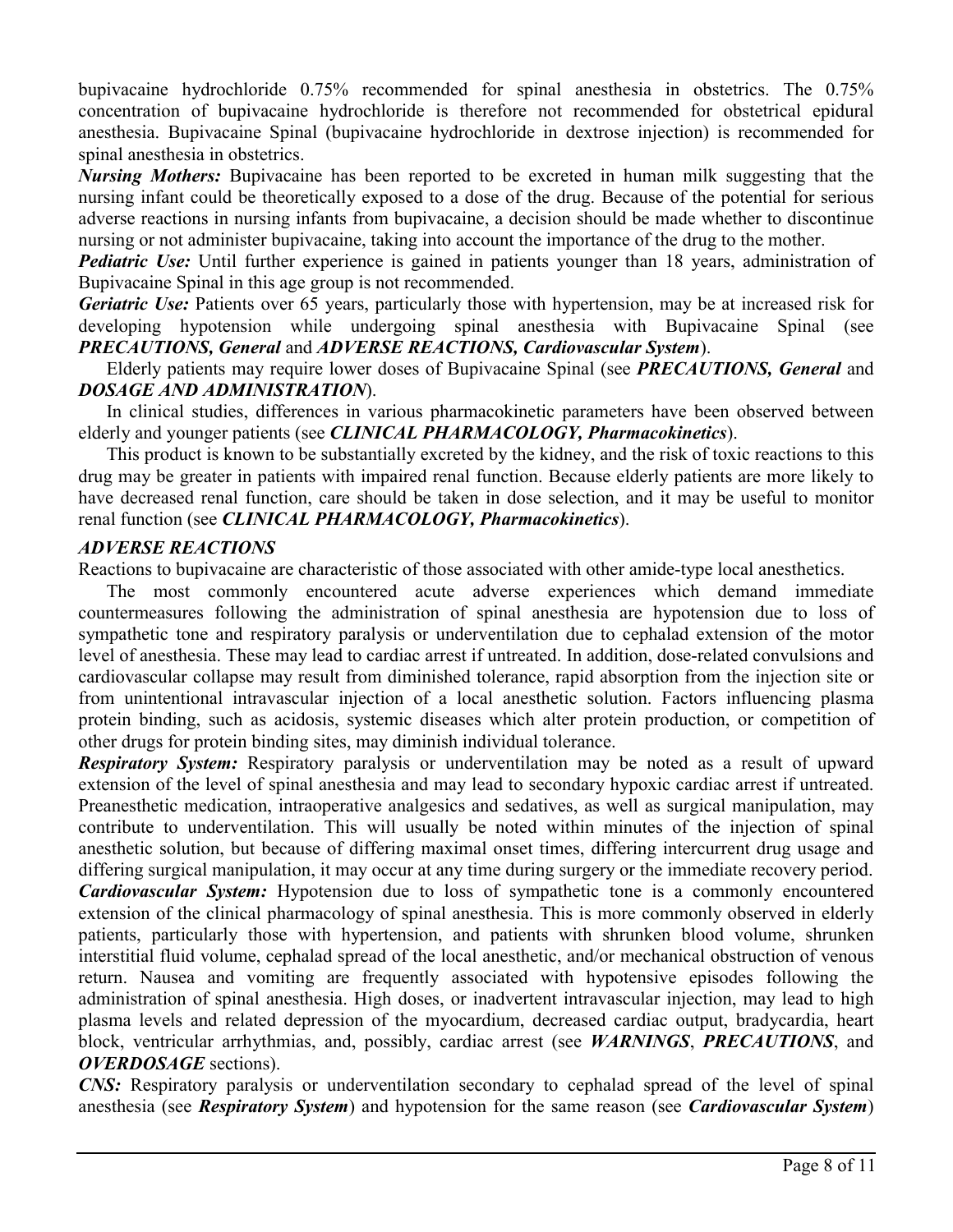are the two most commonly encountered CNS-related adverse observations which demand immediate countermeasures.

High doses or inadvertent intravascular injection may lead to high plasma levels and related CNS toxicity characterized by excitement and/or depression. Restlessness, anxiety, dizziness, tinnitus, blurred vision or tremors may occur, possibly proceeding to convulsions. However, excitement may be transient or absent, with depression being the first manifestation of an adverse reaction. This may quickly be followed by drowsiness merging into unconsciousness and respiratory arrest.

*Neurologic:* The incidences of adverse neurologic reactions associated with the use of local anesthetics may be related to the total dose of local anesthetic administered and are also dependent upon the particular drug used, the route of administration and the physical status of the patient. Many of these effects may be related to local anesthetic techniques, with or without a contribution from the drug.

Neurologic effects following spinal anesthesia may include loss of perineal sensation and sexual function, persistent anesthesia, paresthesia, weakness and paralysis of the lower extremities, and loss of sphincter control all of which may have slow, incomplete, or no recovery, hypotension, high or total spinal block, urinary retention, headache, backache, septic meningitis, meningismus, arachnoiditis, slowing of labor, increased incidence of forceps delivery, shivering, cranial nerve palsies due to traction on nerves from loss of cerebrospinal fluid, and fecal and urinary incontinence.

*Allergic:* Allergic-type reactions are rare and may occur as a result of sensitivity to the local anesthetic. These reactions are characterized by signs such as urticaria, pruritus, erythema, angioneurotic edema (including laryngeal edema), tachycardia, sneezing, nausea, vomiting, dizziness, syncope, excessive sweating, elevated temperature, and, possibly, anaphylactoid-like symptomatology (including severe hypotension). Cross sensitivity among members of the amide-type local anesthetic group has been reported. The usefulness of screening for sensitivity has not been definitely established.

*Other:* Nausea and vomiting may occur during spinal anesthesia.

#### *OVERDOSAGE*

Acute emergencies from local anesthetics are generally related to high plasma levels encountered during therapeutic use or to underventilation (and perhaps apnea) secondary to upward extension of spinal anesthesia. Hypotension is commonly encountered during the conduct of spinal anesthesia due to relaxation of sympathetic tone, and sometimes, contributory mechanical obstruction of venous return.

*Management of Local Anesthetic Emergencies:* The first consideration is prevention, best accomplished by careful and constant monitoring of cardiovascular and respiratory vital signs and the patient's state of consciousness after each local anesthetic injection. At the first sign of change, oxygen should be administered.

*The first step in the management of systemic toxic reactions, as well as underventilation or apnea due to a high or total spinal, consists of immediate attention to the establishment and maintenance of a patent airway and effective assisted or controlled ventilation with 100% oxygen with a delivery system capable of permitting immediate positive airway pressure by mask.* This may prevent convulsions if they have not already occurred.

If necessary, use drugs to control the convulsions. A 50 mg to 100 mg bolus intravenous injection of succinylcholine will paralyze the patient without depressing the central nervous or cardiovascular systems and facilitate ventilation. A bolus intravenous dose of 5 mg to 10 mg of diazepam or 50 mg to 100 mg of thiopental will permit ventilation and counteract CNS stimulation, but these drugs also depress CNS, respiratory and cardiac function, add to postictal depression and may result in apnea. Intravenous barbiturates, anticonvulsant agents, or muscle relaxants should only be administered by those familiar with their use. Immediately after the institution of these ventilatory measures, the adequacy of the circulation should be evaluated. Supportive treatment of circulatory depression may require administration of intravenous fluids, and, when appropriate, a vasopressor dictated by the clinical situation (such as ephedrine or epinephrine to enhance myocardial contractile force).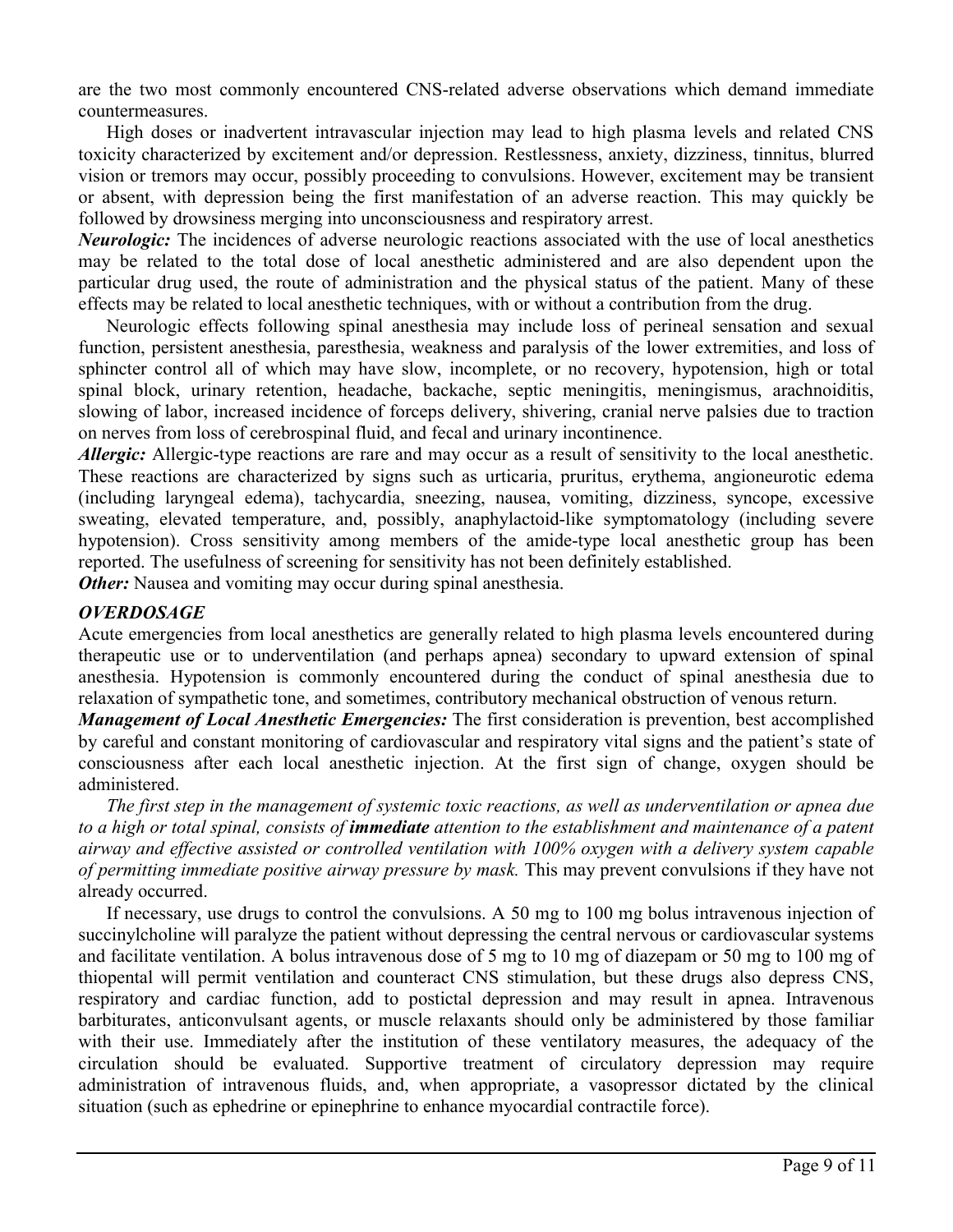Hypotension due to sympathetic relaxation may be managed by giving intravenous fluids (such as isotonic saline or lactated Ringer's solution), in an attempt to relieve mechanical obstruction of venous return, or by using vasopressors (such as ephedrine which increases the force of myocardial contractions) and, if indicated, by giving plasma expanders or whole blood.

Endotracheal intubation, employing drugs and techniques familiar to the clinician, may be indicated, after initial administration of oxygen by mask if difficulty is encountered in the maintenance of a patent airway, or if prolonged ventilatory support (assisted or controlled) is indicated.

Recent clinical data from patients experiencing local anesthetic-induced convulsions demonstrated rapid development of hypoxia, hypercarbia, and acidosis with bupivacaine within a minute of the onset of convulsions. These observations suggest that oxygen consumption and carbon dioxide production are greatly increased during local anesthetic convulsions and emphasize the importance of immediate and effective ventilation with oxygen which may avoid cardiac arrest.

If not treated immediately, convulsions with simultaneous hypoxia, hypercarbia and acidosis plus myocardial depression from the direct effects of the local anesthetic may result in cardiac arrhythmias, bradycardia, asystole, ventricular fibrillation, or cardiac arrest. Respiratory abnormalities, including apnea, may occur. Underventilation or apnea due to a high or total spinal may produce these same signs and also lead to cardiac arrest if ventilatory support is not instituted. If cardiac arrest should occur, standard cardiopulmonary resuscitative measures should be instituted and maintained for a prolonged period if necessary. Recovery has been reported after prolonged resuscitative efforts.

The supine position is dangerous in pregnant women at term because of aortocaval compression by the gravid uterus. Therefore during treatment of systemic toxicity, maternal hypotension or fetal bradycardia following regional block, the parturient should be maintained in the left lateral decubitus position if possible, or manual displacement of the uterus off the great vessels be accomplished.

The mean seizure dosage of bupivacaine in rhesus monkeys was found to be 4.4 mg/kg with mean arterial plasma concentration of 4.5 mcg/mL. The intravenous and subcutaneous  $LD_{50}$  in mice is 6 mg/kg to 8 mg/kg and 38 mg/kg to 54 mg/kg, respectively.

#### *DOSAGE AND ADMINISTRATION*

The dose of any local anesthetic administered varies with the anesthetic procedure, the area to be anesthetized, the vascularity of the tissues, the number of neuronal segments to be blocked, the depth of anesthesia and degree of muscle relaxation required, the duration of anesthesia desired, individual tolerance, and the physical condition of the patient. The smallest dose and concentration required to produce the desired result should be administered. Dosages of Bupivacaine Spinal (bupivacaine in dextrose injection, USP) should be reduced for elderly and debilitated patients and patients with cardiac and/or liver disease.

For specific techniques and procedures, refer to standard textbooks.

There have been adverse event reports of chondrolysis in patients receiving intra-articular infusions of local anesthetics following arthroscopic and other surgical procedures. Bupivacaine Spinal is not approved for this use (see *WARNINGS* and *DOSAGE AND ADMINISTRATION*).

The extent and degree of spinal anesthesia depend upon several factors including dosage, specific gravity of the anesthetic solution, volume of solution used, force of injection, level of puncture, and position of the patient during and immediately after injection.

Seven and one-half mg (7.5 mg or 1 mL) Bupivacaine Spinal has generally proven satisfactory for spinal anesthesia for lower extremity and perineal procedures including TURP and vaginal hysterectomy. Twelve mg (12 mg or 1.6 mL) has been used for lower abdominal procedures such as abdominal hysterectomy, tubal ligation, and appendectomy. These doses are recommended as a guide for use in the average adult and may be reduced for the elderly or debilitated patients. Because experience with Bupivacaine Spinal is limited in patients below the age of 18 years, dosage recommendations in this age group cannot be made.